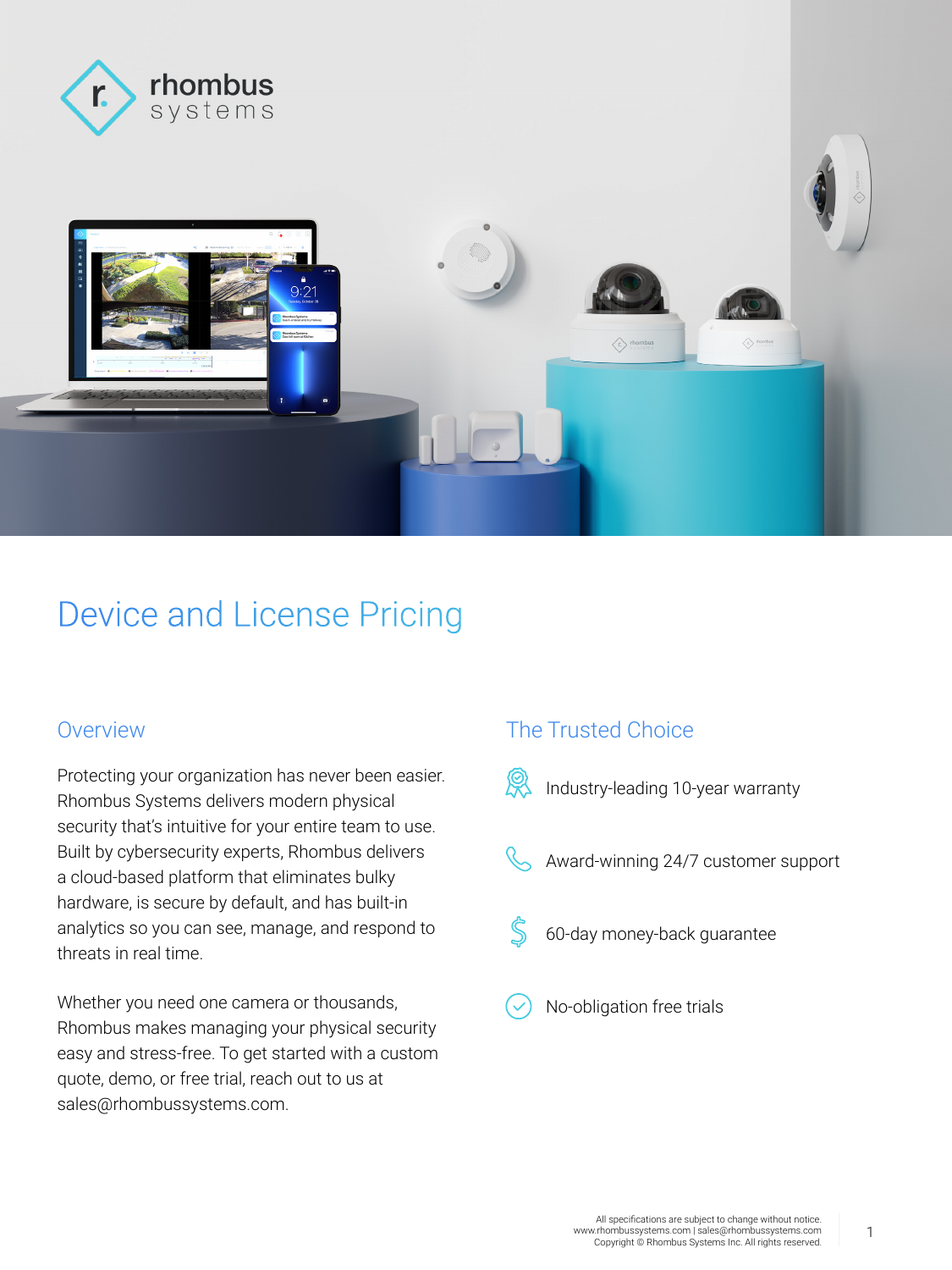# Table of Contents

| <b>Camera Pricing</b> |  |  |  |  |  |  |  |  |  |  |  |  |  |  |  | 3 |
|-----------------------|--|--|--|--|--|--|--|--|--|--|--|--|--|--|--|---|
| Camera Licensing      |  |  |  |  |  |  |  |  |  |  |  |  |  |  |  | 4 |
| Camera Accessories    |  |  |  |  |  |  |  |  |  |  |  |  |  |  |  | 4 |
| <b>Sensor Pricing</b> |  |  |  |  |  |  |  |  |  |  |  |  |  |  |  | 6 |
| Sensor Licensing      |  |  |  |  |  |  |  |  |  |  |  |  |  |  |  | 7 |
| Audio Licensing       |  |  |  |  |  |  |  |  |  |  |  |  |  |  |  | 8 |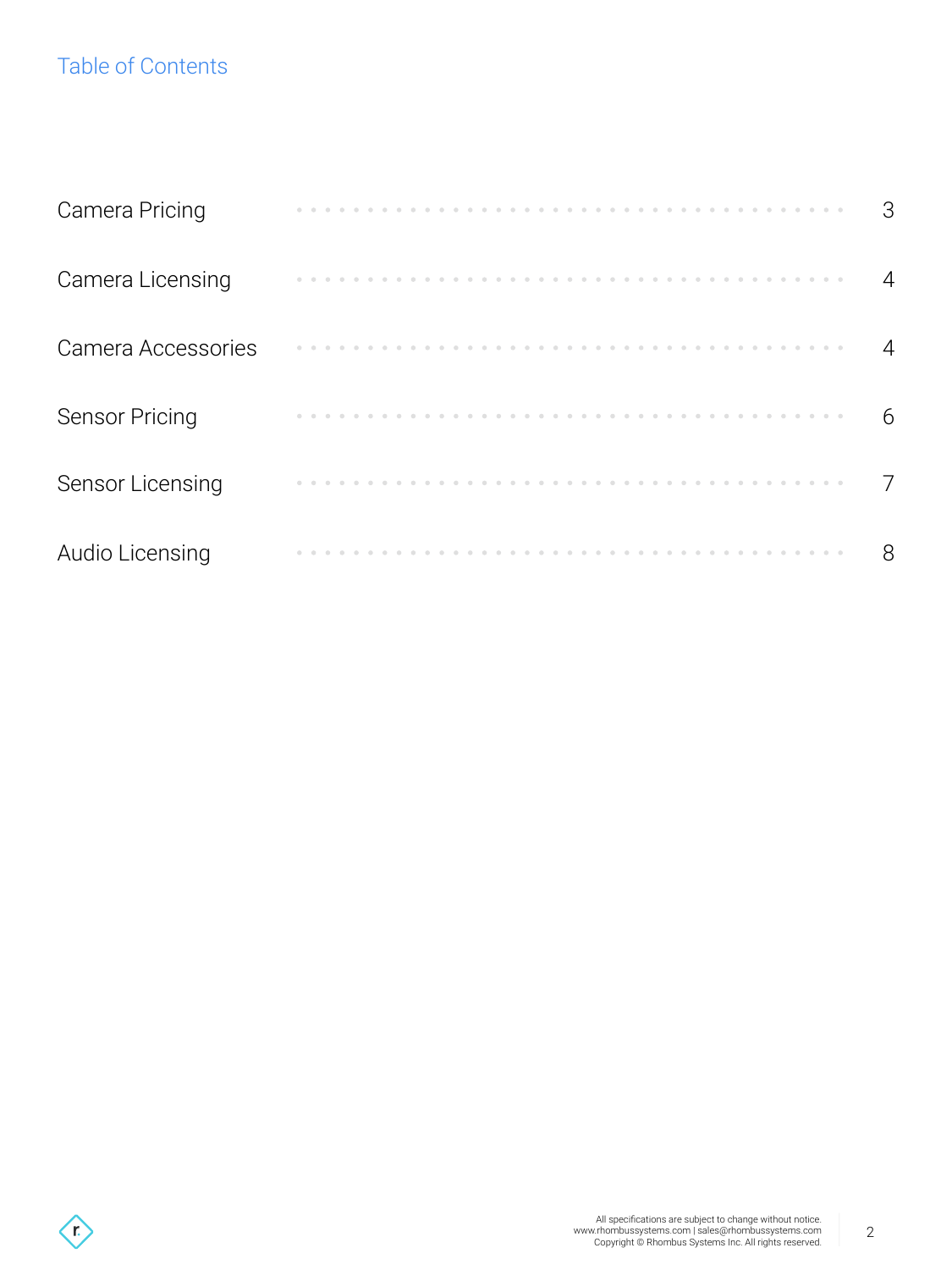$\left\langle \mathbf{r} \right\rangle$ 

#### Camera Pricing **Camera 2018** Cameras include 10-year warranties

| Product                             | <b>SKU</b> | On-Camera Storage* | <b>Specs</b>                                                                          | Price   |
|-------------------------------------|------------|--------------------|---------------------------------------------------------------------------------------|---------|
| $\langle t \rangle$ thombus<br>R120 | R120-128GB | 20 days            | 1920 x 1080 Resolution<br>Indoor/Outdoor IP66<br>Vandal Resistant IK10<br>BLE-enabled | \$349   |
|                                     |            |                    |                                                                                       |         |
|                                     | R200-128GB | 20 days            | 2592 x 1944 Resolution                                                                | \$499   |
|                                     | R200-256GB | 40 days            | Indoor/Outdoor IP66                                                                   | \$599   |
| R200                                | R200-512GB | 90 days            | Vandal Resistant IK10                                                                 | \$899   |
|                                     | R200-1TB   | 180 days           | BLE-enabled                                                                           | \$1,399 |
|                                     |            |                    |                                                                                       |         |
|                                     |            |                    | 3008 x 3008 Resolution                                                                |         |
|                                     | R360-512GB | 30 days            | 360° View                                                                             | \$1,299 |
| ty system<br>R360                   | R360-1TB   | 60 days            | Indoor/Outdoor IP66                                                                   | \$1,799 |
|                                     |            |                    | Vandal Resistant IK10                                                                 |         |
|                                     |            |                    |                                                                                       |         |
|                                     |            |                    |                                                                                       |         |
|                                     | R400-512GB | 30 days            | 3840 x 2160 Resolution<br><b>4K View</b>                                              | \$1,299 |
| (r) mombus                          | R400-1TB   | 60 days            | Indoor/Outdoor IP66                                                                   | \$1,799 |
| R400                                |            |                    | Vandal Resistant IK10                                                                 |         |
|                                     |            |                    |                                                                                       |         |
|                                     |            |                    |                                                                                       |         |
|                                     | R500-512GB | 30 days            | 3840 x 2160 Resolution                                                                | \$1,499 |
|                                     | R500-1TB   | 60 days            | 4K Zoom<br>Indoor/Outdoor IP66                                                        | \$1,999 |
| R500                                |            |                    |                                                                                       |         |
|                                     |            |                    |                                                                                       |         |
|                                     |            |                    |                                                                                       |         |
|                                     | R510-512GB | 30 days            | 3840 x 2160 Resolution                                                                | \$1,499 |
|                                     | R510-1TB   | 60 days            | 4K Video                                                                              | \$1,999 |
| R510                                |            |                    | Indoor/Outdoor IP66                                                                   |         |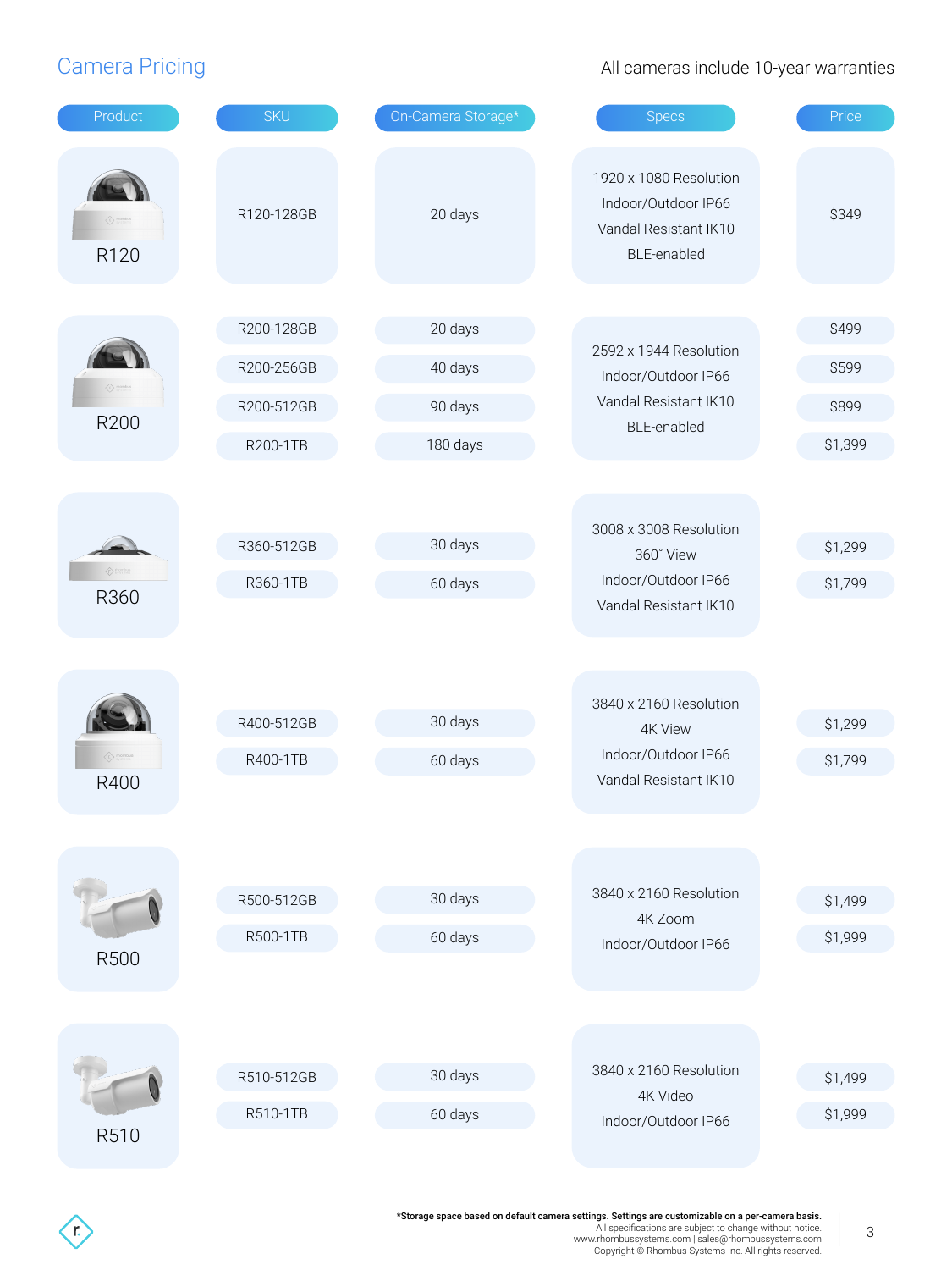## Camera Licensing

| License                                       | <b>SKU</b>   | Term                             | Discount     | Price   |
|-----------------------------------------------|--------------|----------------------------------|--------------|---------|
|                                               | RBS-ENT-1YR  | 1-year                           | $0\%$        | \$199   |
| Enterprise                                    | RBS-ENT-3YR  | 3-year                           | 20%          | \$479   |
| Console License                               | RBS-ENT-5YR  | 5-year                           | 30%          | \$699   |
|                                               | RBS-ENT-10YR | 10-year                          | 30%          | \$1,398 |
|                                               |              |                                  |              |         |
|                                               | RBS-PRO-1YR  | 1-year                           | $0\%$        | \$149   |
| Professional<br>Console                       | RBS-PRO-3YR  | 3-year                           | 20%          | \$359   |
| License                                       | RBS-PRO-5YR  | 5-year                           | 30%          | \$519   |
|                                               | RBS-PRO-10YR | 10-year                          | 30%          | \$1,038 |
|                                               | RBS-CLD-1YR  | 1-year                           | $0\%$        | \$120   |
| 30 Days Cloud<br>Storage                      |              |                                  | $0\%$        | \$360   |
|                                               | RBS-CLD-3YR  | 3-year                           |              |         |
| *Add multiple licenses<br>for greater storage | RBS-CLD-5YR  | 5-year                           | $0\%$        | \$600   |
|                                               | RBS-CLD-10YR | 10-year                          | $0\%$        | \$1,200 |
|                                               |              |                                  |              |         |
| <b>Camera Accessories</b>                     |              |                                  |              |         |
|                                               |              |                                  |              |         |
| <b>Camera Accessory</b>                       |              | Compatibility                    | <b>SKU</b>   | Price   |
| Pendant Cap                                   |              | R100 / R120 / R200               | ACC-R100-CAP | \$49    |
|                                               |              |                                  |              |         |
| R3 R4 Cap                                     |              | R360 / R400                      | ACC-R3R4-CAP | \$49    |
|                                               |              |                                  |              |         |
| Arm                                           |              | R100 / R120 / R200 / R360 / R400 | ACC-R2-ARM   | \$79    |
|                                               |              |                                  |              |         |
|                                               |              |                                  |              |         |
| Corner Bracket                                |              | R100 / R120 / R200 / R360 / R400 | ACC-R2-CAP   | \$99    |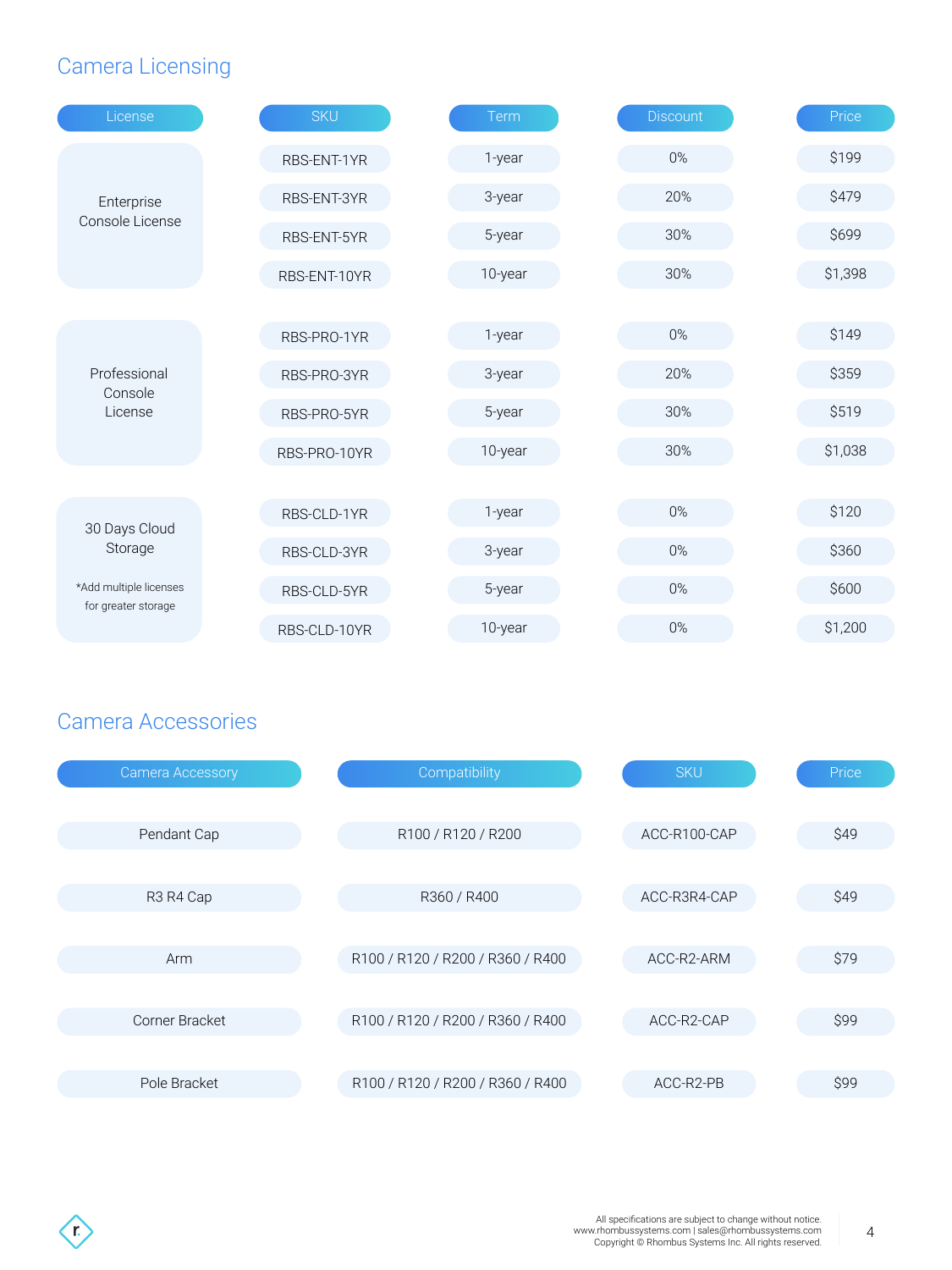## Camera Accessories (Continued)

| <b>Camera Accessory</b> | Compatibility                    | <b>SKU</b>   | Price |
|-------------------------|----------------------------------|--------------|-------|
|                         |                                  |              |       |
| Ceiling Mount           | R100 / R120 / R200 / R360 / R400 | ACC-R2-CM    | \$79  |
| <b>Extension Rod</b>    |                                  | ACC-ROD-40CM | \$49  |
|                         | R100 / R120 / R200 / R360 / R400 |              |       |
| Junction Box            | R100 / R120 / R200               | ACC-R100-JB2 | \$49  |
|                         |                                  |              |       |
| Wall Arm Junction Box   | R100 / R120 / R200 / R360 / R400 | ACC-ARM-JB   | \$49  |
|                         |                                  |              |       |
| <b>R5 Junction Box</b>  | R500 / R510                      | ACC-R5-JB    | \$99  |
|                         |                                  |              |       |
| R5 Pole Bracket         | R500 / R510                      | ACC-R5-POLE  | \$99  |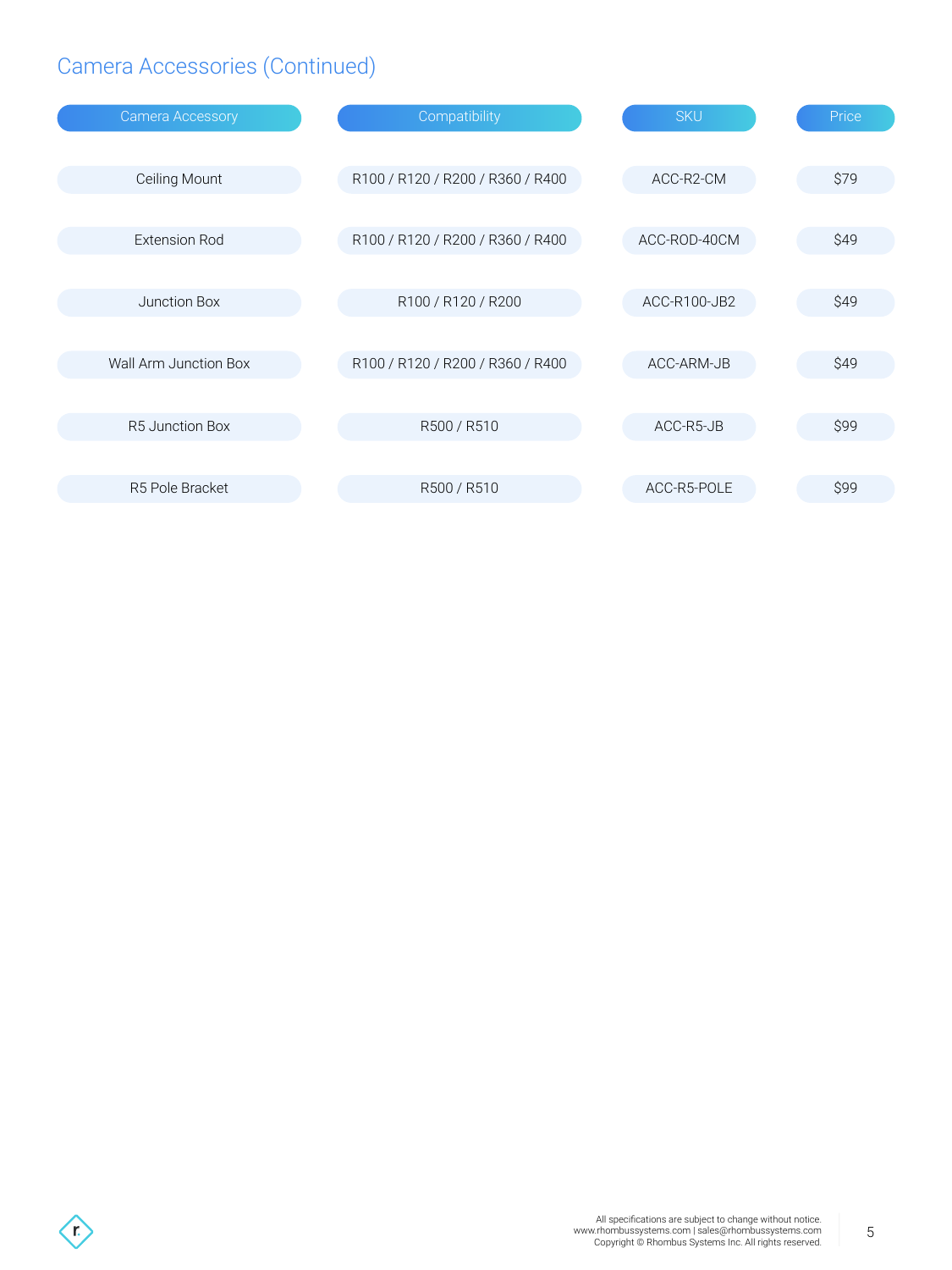#### Sensor Pricing

| Product                                               | <b>SKU</b>   | <b>Battery Life</b>                        | Range              | Price |
|-------------------------------------------------------|--------------|--------------------------------------------|--------------------|-------|
| A100                                                  | SEN-AUD-A100 | Power over Ethernet                        | Up to 300ft (100m) | \$349 |
| $\langle r \rangle$<br>D <sub>1</sub>                 | SEN-MAG-D1   | Up to 3-years<br>2x CR2032,<br>replaceable | Up to 300ft (100m) | \$49  |
| $\langle \hat{r} \rangle$<br>$\Phi$<br>E <sub>1</sub> | SEN-ENV-E1   | Up to 3-years<br>2x CR2032,<br>replaceable | Up to 300ft (100m) | \$69  |
| E2                                                    | SEN-ENV-E2   | Powered by MicroUSB                        | Up to 300ft (100m) | \$499 |
| $\Diamond$<br>U<br>$_{\odot}$<br>M <sub>1</sub>       | SEN-MTN-M1   | Up to 2-years<br>1x CR123,<br>replaceable  | Up to 300ft (100m) | \$69  |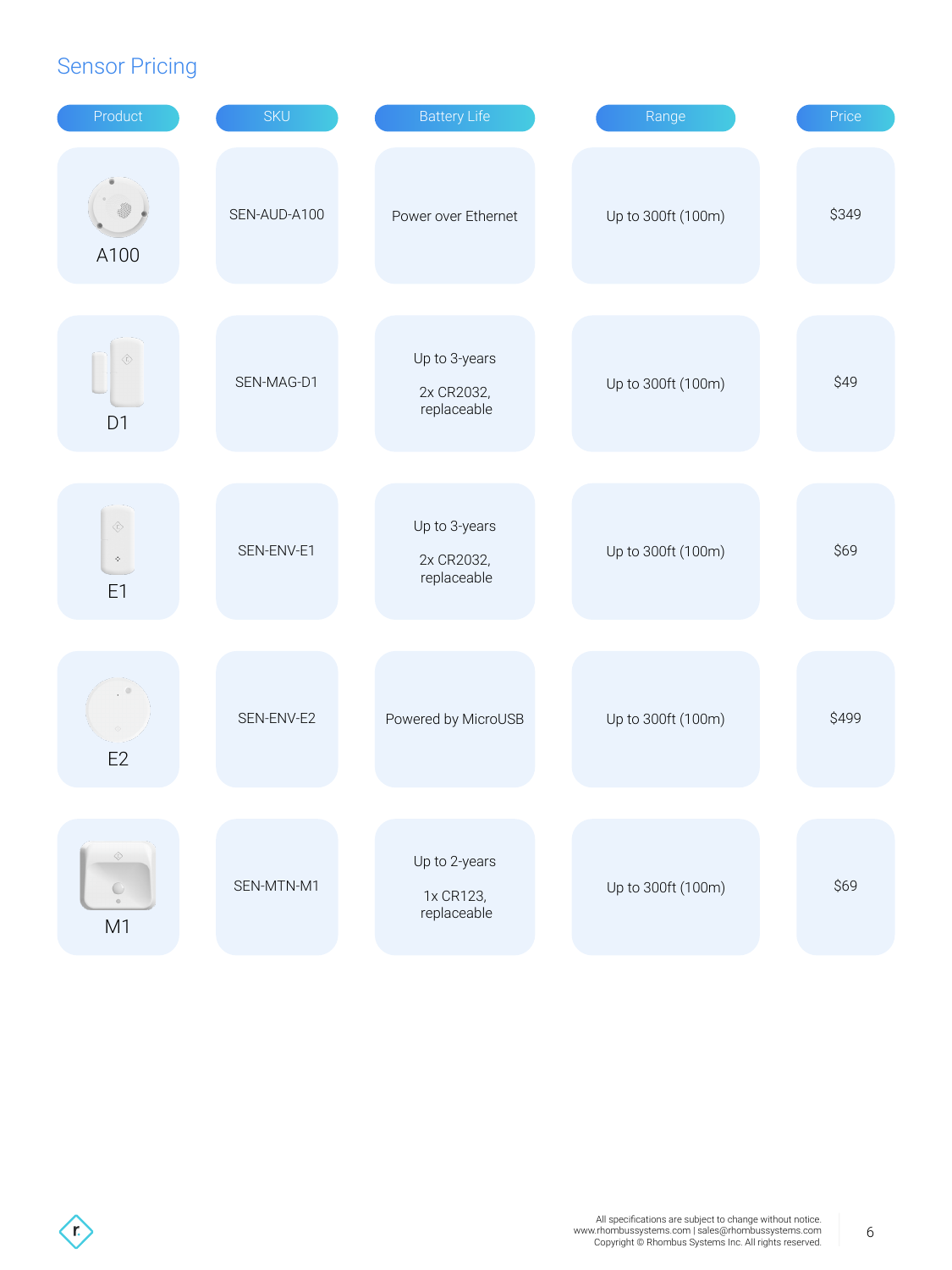## Sensor Licensing

| License    | <b>SKU</b>  | Term    | <b>Discount</b> | Price   |
|------------|-------------|---------|-----------------|---------|
|            | RBS-D1-1YR  |         | $0\%$           | \$29    |
|            |             | 1-year  |                 |         |
| D1 Console | RBS-D1-3YR  | 3-year  | 20%             | \$69    |
| License    | RBS-D1-5YR  | 5-year  | 30%             | \$99    |
|            | RBS-D1-10YR | 10-year | 30%             | \$198   |
|            |             |         |                 |         |
|            | RBS-E1-1YR  | 1-year  | 0%              | \$120   |
| E1 Console | RBS-E1-3YR  | 3-year  | 20%             | \$360   |
| License    | RBS-E1-5YR  | 5-year  | 30%             | \$600   |
|            | RBS-E1-10YR | 10-year | 30%             | \$1,200 |
|            |             |         |                 |         |
|            | RBS-E2-1YR  | 1-year  | 0%              | \$199   |
| E2 Console | RBS-E2-3YR  | 3-year  | 20%             | \$479   |
| License    | RBS-E2-5YR  | 5-year  | 30%             | \$699   |
|            | RBS-E2-10YR | 10-year | 30%             | \$1,398 |
|            |             |         |                 |         |
|            | RBS-M1-1YR  | 1-year  | 0%              | \$29    |
| M1 Console | RBS-M1-3YR  | 3-year  | 20%             | \$69    |
| License    | RBS-M1-5YR  | 5-year  | 30%             | \$99    |
|            | RBS-M1-10YR | 10-year | 30%             | \$198   |